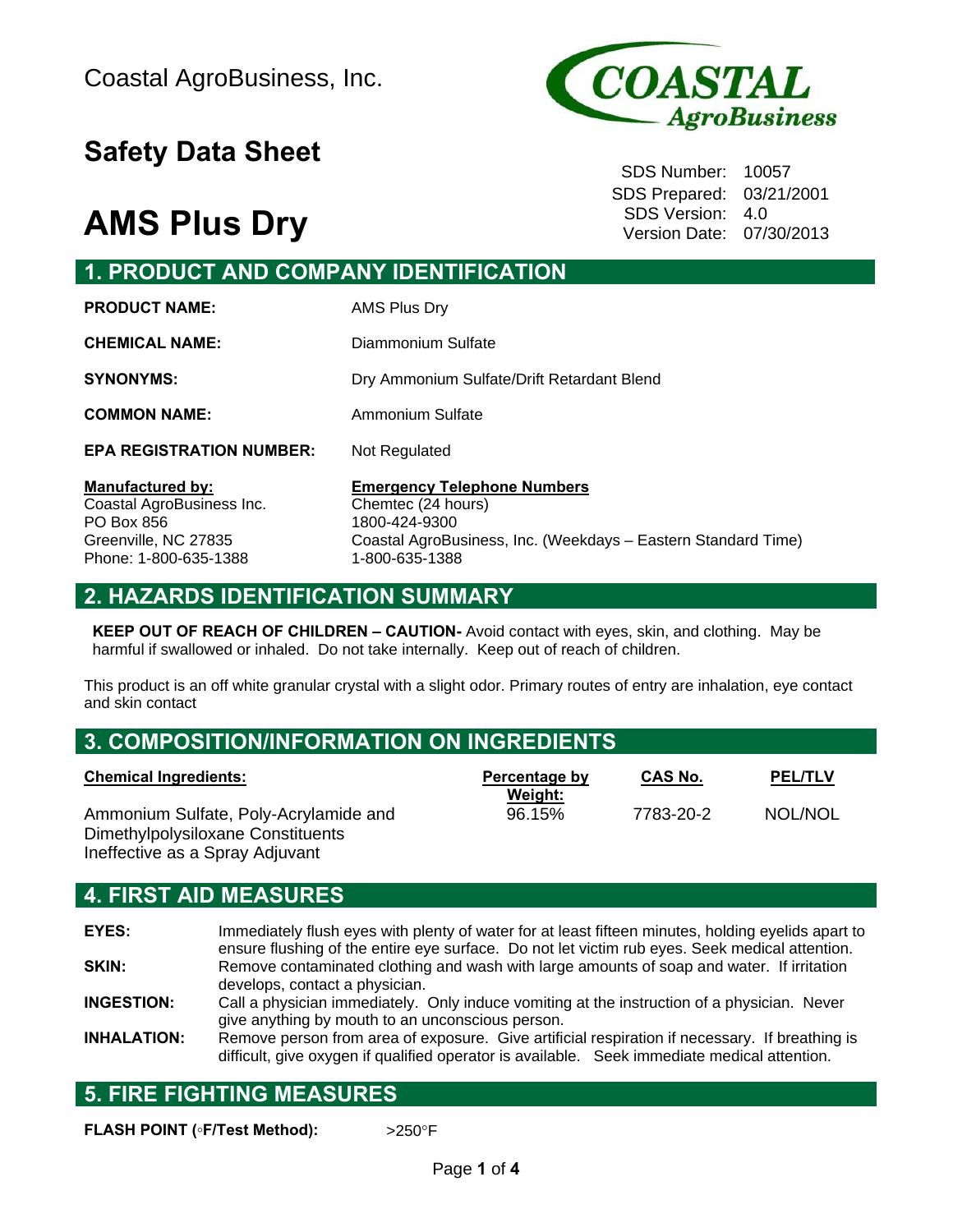**FLAMMABLE LIMITS (LFL & UFL):** Not Applicable<br> **EXTINGUISHING MEDIA:** Foam. CO<sub>2</sub>. Dr

**HAZARDOUS COMBUSTION PRODUCTS: SPECIAL FIRE FIGHTING PROCEDURES:** 

**UNUSUAL FIRE AND EXPLOSION HAZARDS:** 

Foam, CO<sub>2</sub>, Dry Chemical, and Water; Class BC, ABC Fire **Extinguisher** None known

Self-contained positive pressure breathing apparatus and protective clothing should be worn in fighting fires involving chemicals. Clear fire area of unprotected personnel. Cool fire exposed containers with water. Attack from upwind.

Decomposes at elevated temperatures upon drying to produce toxic fumes of ammonia and sulfur oxides. If the dry solid is mixed with strong oxidizers such as ammonium nitrate, potassium salts- nitrite, nitrate or chlorates, a vigorous reaction or explosion may occur.

### **6. ACCIDENTAL RELEASE MEASURES**

#### **STEPS TO BE TAKEN IF MATERIAL IS RELEASED OR SPILLED:**

**Small spills:** Sweep or shovel into a suitable container for recovery or disposal. **Large Spills:** Thoroughly collect spilled material to facilitate salvage or disposal. Recover material for use, reprocessing or disposal.

**CAUTION:** Keep spills and cleaning runoff out of municipal sewers and open bodies of water. Material is slippery when wet.

### **7. HANDLING AND STORAGE**

- **HANDLING:** Keep out of reach of children. To avoid product degradation and equipment corrosion, do not use iron, copper or aluminum containers or equipment. Wash thoroughly with soap and water after handing. Wash hands before breaks and at the end of work
- **STORAGE:** Store in cool dry area. Keep away from strong oxidizers, such as chlorates, nitrates and nitrites. Keep in original container tightly closed. Do not reuse empty container.

#### **8. EXPOSURE CONTROLS/PERSONAL PROTECTION**

| <b>THRESHOLD LIMIT VALUE:</b>      | <b>NOL</b>                                                                |
|------------------------------------|---------------------------------------------------------------------------|
| <b>PERMISSIBLE EXPOSURE LIMIT:</b> | <b>NOL</b>                                                                |
| <b>SIGNS AND SYMPTOMS OF</b>       | Irritation of skin and eyes. Contact with eyes is painful and irritating. |
| <b>EXPOSURE:</b>                   | Overexposure: Prolonged skin contact may cause moderate irritation.       |
|                                    | May cause severe eye injury.                                              |
| <b>MEDICAL CONDITIONS</b>          | Preexisting eye and skin disorders may be aggravated by exposure to this  |
| <b>GENERALLY AGGRAVATED BY</b>     | product. Unnecessary exposure to this product or any chemical should be   |
| <b>EXPOSURE:</b>                   | avoided.                                                                  |
| <b>PRIMARY ROUTES OF ENTRY:</b>    | Dermal                                                                    |
| <b>ENGINEERING CONTROLS:</b>       | Use adequate exhaust ventilation to prevent inhalation of product vapors. |
| <b>RESPIRATORY PROTECTION:</b>     | None required with adequate ventilation. Use NIOSH-approved respiratory   |
|                                    | protection equipment is misty conditions exist.                           |
| <b>EYE PROTECTION:</b>             | Avoid contact with eyes. Wear full face shield or chemical splash goggles |
|                                    | when handling. Do not wear contact lenses.                                |
| <b>SKIN PROTECTION:</b>            | Avoid contact with skin. USDA accepted nitrile or neoprene rubber gloves  |
|                                    | are recommended. Wear appropriate clothing to prevent repeated or         |
|                                    | prolonged skin contact.                                                   |

### **9. PHYSICAL AND CHEMICAL PROPERTIES**

**SPECIFIC GRAVITY: (Water=1):** Not Determined **VAPOR PRESSURE:** Not Applicable

**APPEARANCE AND COLOR:** Off white granular crystals: slight odor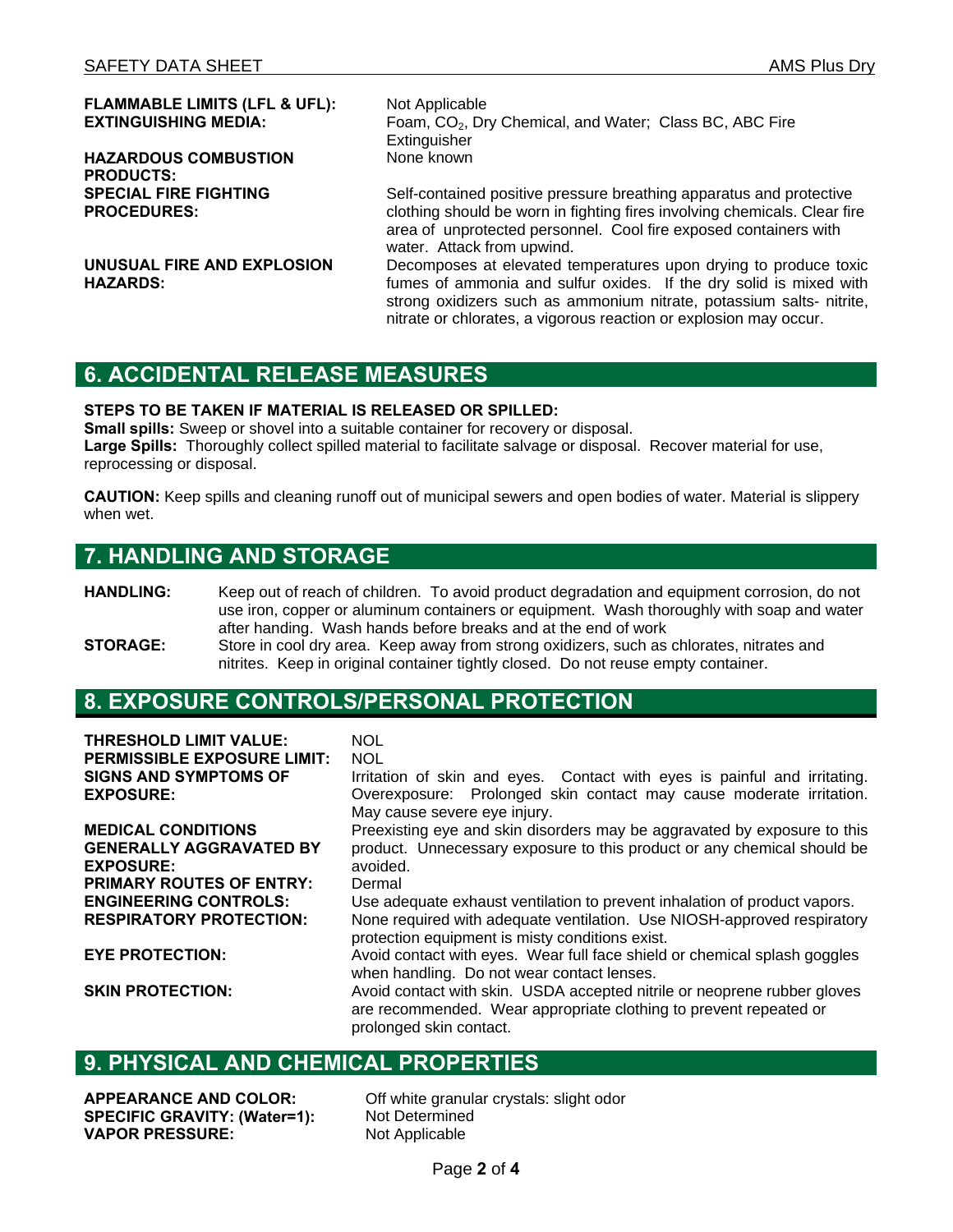| <b>VAPOR DENSITY (Air = 1):</b>                                                                                                                                                                                                   |  | Not Applicable               |
|-----------------------------------------------------------------------------------------------------------------------------------------------------------------------------------------------------------------------------------|--|------------------------------|
| % VOLATILITY (V/V):                                                                                                                                                                                                               |  | Not Applicable               |
| <b>BOILING POINT:</b>                                                                                                                                                                                                             |  | Not Applicable               |
| <b>MELTING POINT:</b>                                                                                                                                                                                                             |  | Not Applicable               |
| <b>SOLUBILITY:</b>                                                                                                                                                                                                                |  | Completely miscible in water |
| pH:                                                                                                                                                                                                                               |  | 7.0                          |
| VISCOSITY @ 20°C:                                                                                                                                                                                                                 |  | Not Applicable               |
| These physical data are typical values based on material tested but may vary from sample to<br>Note:<br>sample. Typical values should not be construed as a guaranteed analysis of any specific lot or as<br>specification items. |  |                              |
| <b>10. STABILITY AND REACTIVITY</b>                                                                                                                                                                                               |  |                              |
|                                                                                                                                                                                                                                   |  |                              |

**STABILITY:** Stable **CONDITIONS TO AVOID:** Extreme Temperatures (above 282°C)

**INCOMPATIBILITY:** Strong oxidizing agents; e.g potassium salts-nitrite, nitrate, chlorate; also, chlorine, bases and hypochlorite. May form ammonia and sulfur trioxides.

**HAZARDOUS DECOMPOSITION PRODUCTS: HAZARDOUS POLYMERIZATION:** Will not occur

### **11. TOXICOLOGICAL INFORMATION**

**ACUTE ORAL LD<sub>50</sub>:** LD<sub>50</sub> > 200 mg/kg **EYE IRRITATION:** Severe **INHALATION LC<sub>50</sub>:** May irritate nose, throat, and lungs

**ACUTE DERMAL LD<sub>50</sub>:** Slight Irritation<br>**SKIN IRRITATION/SENSITIZATION:** Moderate (Prolonged exposure) **SKIN IRRITATION/SENSITIZATION:** 

**CARCINOGENETIC POTENTIAL:** This product is not carcinogenic teratogenic or mutagenic as determined by OSHA, NTP, or IARC. Danger of methemoglobin formation.

### **12. ECOLOGICAL INFORMATION**

No data available

#### **13. DISPOSAL CONSIDERATIONS**

Do not reuse container. Place in trash or offer for recycling. Incinerate contaminated solids in accordance with local, state, and federal regulations.

**Waste Disposal Methods:** Do not contaminate water, food or feed by storage or disposal. Waste resulting from spills of this material are not subject to CERCLA/RCRA regulations. Therefore, it may be disposed of as an industrial waste in a manner acceptable to good waste management practice and in compliance with applicable Local, State and Federal regulations.

### **14. TRANSPORTATION INFORMATION**

**D.O.T. Shipping Description:** NOT REGULATED BY DOT BY HIGHWAY.

**Consult appropriate ICAO/IATA and IMDG regulations for shipment requirements in the Air and Maritime shipping modes.** 

#### **15. REGULATORY INFORMATION**

**NFPA & HMIS Hazard Ratings: NEPA** 

2 Health 0 Flammability 0 Reactivity

**HMIS**

2 Health 0 Flammability 0 Reactivity C PPE